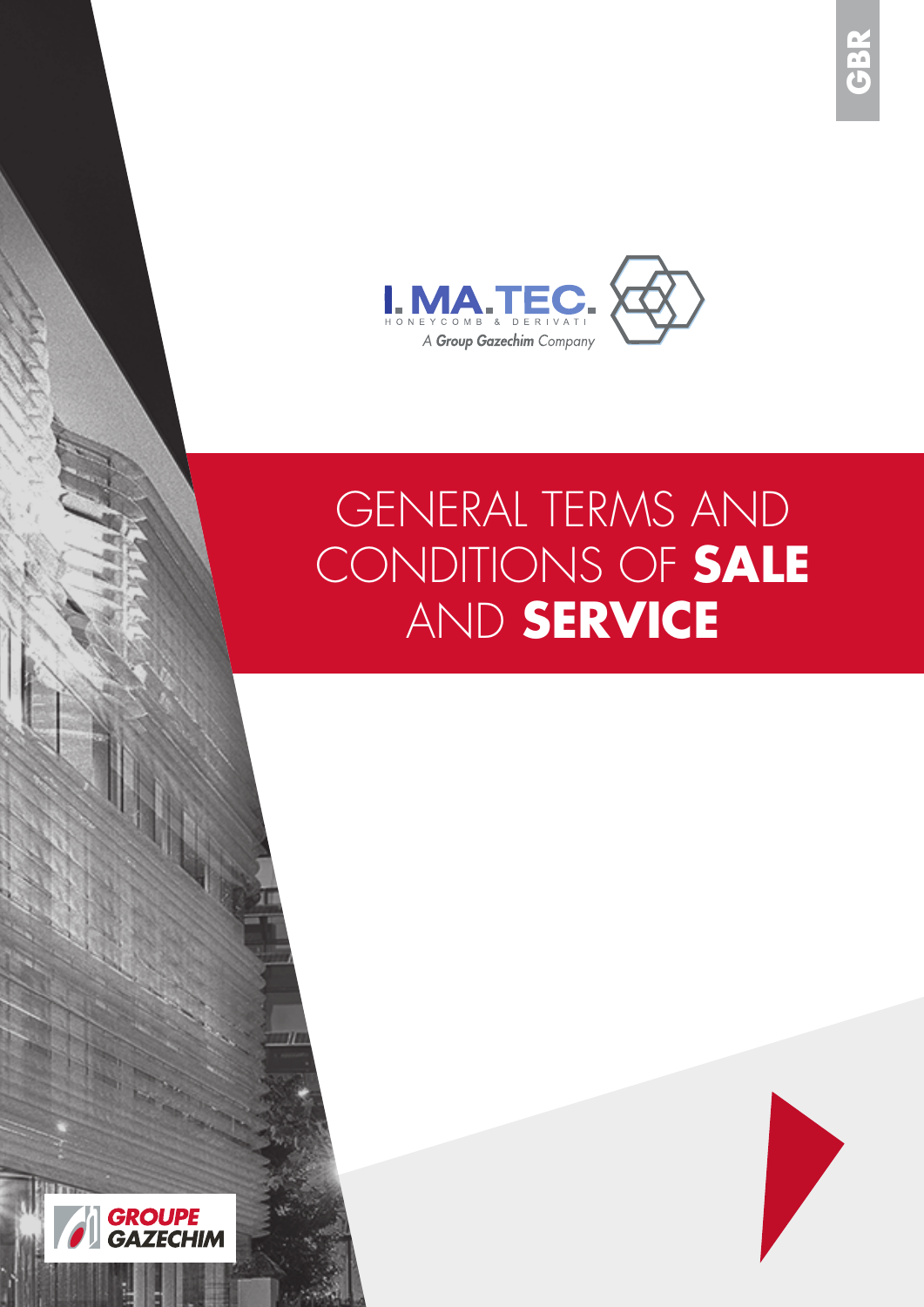## GENERAL TERMS AND CONDITIONS OF SALE AND SERVICE

These General Terms and Conditions define the conditions under which Imatec (hereinafter referred to as "Imatec") sells Products and/or invoices Services to its Customers. These terms and conditions apply notwithstanding any provisions to the contrary contained in the Customer's general conditions of purchase or in any other document issued by the Customer, unless otherwise agreed in writing between the parties.

#### ARTICLE 1: DEFINITIONS

For the purposes of these General Terms and Conditions and the agreements to which they apply:

- The term "Purchase Order" refers to any document used by the Customer to order Products and/ or Services from Imatec. Purchase Order submission implies the acceptance of these General Terms and Conditions;
- The term "Customer" refers to any person or entity ordering Products and/or Services from Imatec;
- The term "Deliverable" refers to the result of the Service provided to the Client by Imatec, with the exception of Products;
- The term "Imatec" refers the company Imatec that invoices the Services or sale of Products to the Customer;
- The term "Service" refers to any service provided to the Customer by Imatec;
- The term "Product" refers to any product supplied to the Customer by Imatec.

These terms have the same meaning in both the singular and plural forms.

#### ARTICLE 2: ORDERS

Purchase Orders must be sent to Imatec by fax, email, post or electronic data exchange.

Purchase Orders submitted by the Customer are only binding once they have been confirmed by Imatec in writing.

Once confirmed by Imatec, each Order is considered firm and definitive and may not be cancelled, modified or postponed without Imatec's written consent.

Imatec may not be held liable for any shortcomings, mistakes or other errors in the Customer's statements.

No modification of the Product specifications by the Customer may be considered accepted without Imatec's express prior written consent.

The Customer may only transfer the rights and obligations arising from an order to a third party if said third party has accepted the provisions of these General Terms and Conditions and if the Customer has obtained Imatec's express consent.

#### ARTICLE 3: INTELLECTUAL PROPERTY

Notwithstanding any provision to the contrary, all processes and techniques, as well as all knowledge and intellectual property rights implemented, developed or improved by Imatec in the context of Service performance and/or Product distribution and manufacture, remain its property or that of its suppliers.

#### ARTICLE 4: PRICES – PAYMENT TERMS

All orders for Service(s) and/or Product(s) will be payable net and without discount within thirty (30) days of the invoice date, unless otherwise agreed upon in writing by the parties.

Imatec reserves the right (i) to suspend or cease its Service and/or Product delivery, and/or (ii) to require payment in advance of an order, in the event of any non-payment as of the due date.

The Products and/or Deliverables will be the property of the Customer, subject to payment of all sums due by the Customer to Imatec under the corresponding order.

#### 4.1 PRICES

The price indicated on the Purchase Order confirmation is considered to be the price that Imatec and the Customer have agreed upon.

Unless otherwise stated on the invoices issued by Imatec, no Customer discount will be granted for early payment of all or part of the sums due.

Prices are net and exclusive of tax.

Unless the parties agree to an Incoterm within the framework of a special contract that derogates from these General Terms and Conditions, any tax, bank charges, customs duties or other charges payable pursuant to regulatory provisions will be borne by the Customer.

If the company is placed under safeguard or receivership proceedings, deliveries will be paid, at Imatec's discretion, in cash or in advance, in accordance with applicable legal provisions.

#### 4.2 LATE OR NON-PAYMENT

Any sum not paid as of the due date:

- renders all amounts owned to Imatec immediately payable, including those that are not yet due;
- authorises Imatec to suspend Service performance and/or Product delivery;
- authorises Imatec to recover Products that have not been paid for;
- results in the application of an interest rate equal to three (3) times the legal rate in force in the country of invoice issuance, as of the due date indicated on said invoice.

Imatec will invoice the Customer for recovery costs pertaining to all or part of the sums due, it being understood that the minimum recovery fee is forty (40) euros for each invoice.

#### ARTICLE 5: DELIVERY

#### 5.1 TERMS AND CONDITIONS – TRANSPORT

The Products and/or Deliverables will be delivered to the place indicated in the Purchase Order confirmation. In the absence of such indications, the Products and/or Deliverables will be delivered FCA (Incoterms 2020).

#### 5.2 DELIVERY TIMES

Delivery of the Products and/or Deliverables will, in principle, be made within the time period indicated in the Purchase Order confirmation.

Imatec shall do its utmost to respect delivery times. Nonetheless, delivery times are solely given as an indication. Therefore, late deliveries do not justify order cancellation nor may they give rise to damages. Delivery dates may be postponed due to execution difficulties, an order change accepted by Imatec, a shortage of raw materials, transport constraints or other reasons. The Customer will be informed of any delays as soon as possible. Compliance with the indicated delivery time is, in any event, subject to faultless cooperation between the parties. In this respect, the Customer agrees to provide Imatec with all necessary order-related information.

In the event of a Product and/or Deliverable delivery delay due to the Customer, Imatec is authorised to invoice the Customer for costs related to the storage of said Products and/or Deliverables, plus any additional transport costs.

#### 5.3 CONFORMITY

The Customer must check the qualitative and quantitative conformity of the Products and/or Deliverables as soon as they are received.

Should any Products be damaged and/or missing, the Customer must list its reservations and identify the damaged and/or missing Products, as well as their quantities, on the carrier's waybill and in the presence of the carrier. The Customer must also send, by registered letter with acknowledgement of receipt, confirmation of its reservations to the carrier as well as to Imatec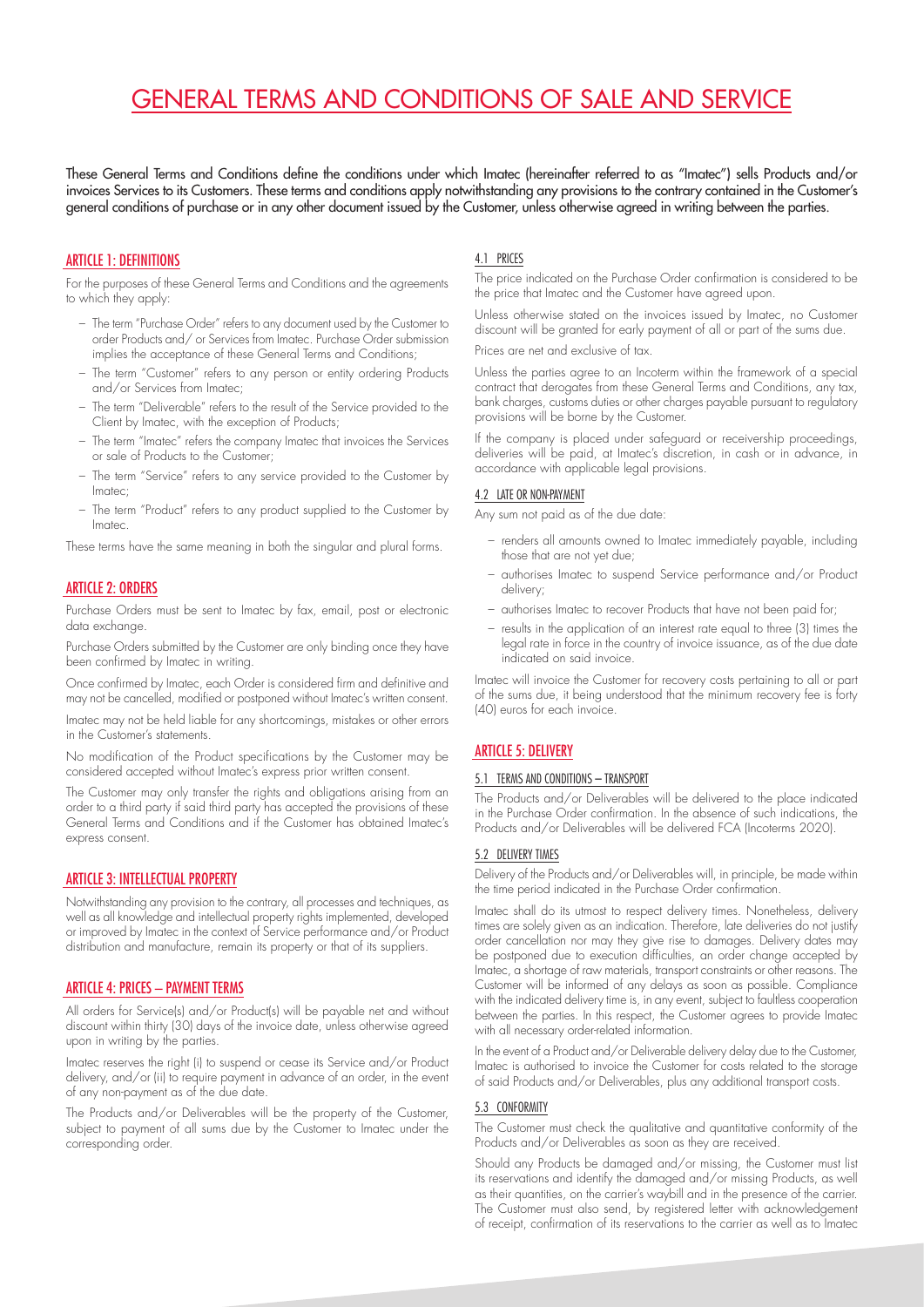within three (3) working days of receipt of said Products, it being understood that any claims made once the Customer has resold the Products and/or Deliverables, or has transformed or treated them in any way, are null and void.

Claims for nonconformities that were not discovered within the time limit stipulated above, despite careful examination, must be made in writing and must reach Imatec within fifteen (15) working days of the discovery of said non-conformities and, in any event, no later than thirty (30) days after the Customer has received the Products and/or Deliverables concerned.

If no complaint has been made by the Customer within the deadlines indicated above, this will be considered as an absolute and unconditional waiver of its right.

If the Customer can prove that the Products and/or Deliverables do not comply with the specifications, Imatec may, at its discretion, replace the non-compliant Products and/or Deliverables at its own expense or refund the price paid by the Customer for said Products/Deliverables.

#### ARTICLE 6: WARRANTY – LIABILITY

Risks related to the Products and/or Deliverables are transferred to the Customer upon delivery. If delivery is postponed at the request of the Customer, or for any other reason beyond Imatec's control, risks related to the Products and/ or Deliverables will be transferred to the Customer on the initially scheduled delivery date.

The Products and/or Deliverables are handed over "as is". Imatec makes no express or implied warranty as to their potential market value or fitness for a particular purpose. The Customer acknowledges that Imatec cannot foresee all the conditions under which Products and/or Deliverables may be used. Consequently, it is the Customer's responsibility, prior to any use, to carry out its own tests to determine the safety and suitability of the Products and/or Deliverables in relation to its needs. Likewise, it is the Customer's responsibility to ensure that use of the Products and/or Deliverables for a given purpose, whether alone or in combination with other products, is not likely to infringe any pre-existing intellectual property rights. All information communicated by Imatec is given without any explicit or implicit guarantees.

In the event that Imatec or one of its officers, employees or agents is subject to a summons, a court order, or any other request from a state authority or a court of law in the context of legal proceedings against the Customer, the latter shall indemnify and reimburse Imatec for all costs and expenses, including but not limited to reasonable legal fees and court costs, incurred by Imatec and/or one of its officers, employees or agents in connection therewith.

#### ARTICLE 7: SUBCONTRACTING

Unless otherwise stipulated in the Purchase Order, Imatec may subcontract all or part of Service performance and Product manufacture and/or supply to a third party with comparable quality standards and bound by equivalent confidentiality rules.

#### ARTICLE 8: SALES TO INDIVIDUALS

Orders placed by private individuals are subject to Product availability. Notwithstanding any provision to the contrary, the mandatory legal provisions applicable to private individuals who have placed an order shall prevail over the provisions of these General Terms and Conditions.

#### ARTICLE 9: FORTUITOUS EVENTS AND FORCE MAJEURE

The following are contractually assimilated to force majeure and may constitute grounds for the termination or suspension of one of the parties' obligations: any event that the defaulting party could not reasonably have foreseen or controlled on the date hereof in view of the inevitable, unforeseeable and uncontrollable nature of the event in question, particularly government actions, war, terrorism, raw material shortages, failure on the part of the Parties' suppliers or subcontractors, transport interruptions, shortages or social actions, viral contamination, epidemics, earthquakes, fire, explosions, flooding, strikes, lockouts, embargoes, fortuitous occurrences, and any other cause beyond the reasonable control of the defaulting party, provided that the party invoking the force majeure event has promptly informed the other party and has made reasonable commercial efforts to avoid or remedy said force majeure event and provided that neither party may be obliged to settle a disruption or industrial dispute. If the force majeure event persists ninety (90) days after notification, either party may terminate the Purchase Order by registered letter with acknowledgement of receipt or equivalent, and said termination will take effect immediately.

#### ARTICLE 10: PERSONAL DATA

In the course of the relationship subject to these General Terms and Conditions, each party may have access to and use the personal data of employees, subcontractors, customers and suppliers (the "Data Subjects") of the other party (hereinafter referred to as "Personal Data"). Said Personal Data is used to enable the effective functioning of the contractual relationship. The Personal Data retention period must strictly adhere to the time period needed to achieve the above-mentioned purpose. Said Personal Data, whether provided or collected by a party, must be used in accordance with the provisions of the General Data Protection Regulation ("GDPR"). In accordance with the GDPR, Data Subjects have the following rights: access, rectification, deletion, opposition and updating. Under certain conditions, Data Subjects also have the right to portability and limitation of processing. In order to exercise these rights, the Supplier may write to Imatec at the following address: contactGDPR@gazechim.com.

If the Supplier believes that its data protection rights have not been respected after contacting Imatec, the Supplier may submit a complaint to the relevant control authority.

#### ARTICLE 11: ANTICORRUPTION

Each Party shall ensure that its officers, employees, agents, suppliers, contractors and any other person providing services for or on its behalf do so in accordance with all applicable laws, statutes, regulations and codes related to the fight against corruption, including the US Foreign Corrupt Practices Act of 1977, the Sapin II Law and the UK Bribery Act of 2010.

#### ARTICLE 12: MISCELLANEOUS

Failure on the part of the Customer or Imatec to exercise a right, on any occasion, does not imply a waiver of the exercise of that right on another occasion.

Except in the case of prior written opposition by the Customer, Imatec is authorised to use the Customer's name in its commercial references, press releases and advertising leaflets, as well as on its website.

To the extent possible, these General Terms and Conditions will be interpreted in accordance with the law. If any of the clauses of these General Terms and Conditions are declared null and void by a final court decision, the nullity of this clause will not result in the nullity of these General Terms and Conditions: all other provisions will thus remain in force and the nullified clause be replaced by another clause, resulting in the same legal and economic consequences, by mutual agreement.

#### ARTICLE 13: JURISDICTION AND APPLICABLE LAW

These General Terms and Conditions are to be governed and interpreted in accordance with the law in force at the registered office of Imatec. Application of the provisions of the United Nations Convention on Contracts for the International Sale of Goods is expressly excluded.

In the event of a dispute between Imatec and the Customer arising from or pertaining to these General Terms and Conditions, the parties shall attempt to resolve their disagreement by negotiation during a thirty (30) day period. In the absence of an amicable agreement, the dispute will be submitted to the exclusive jurisdiction of the court of the domicile of Imatec.